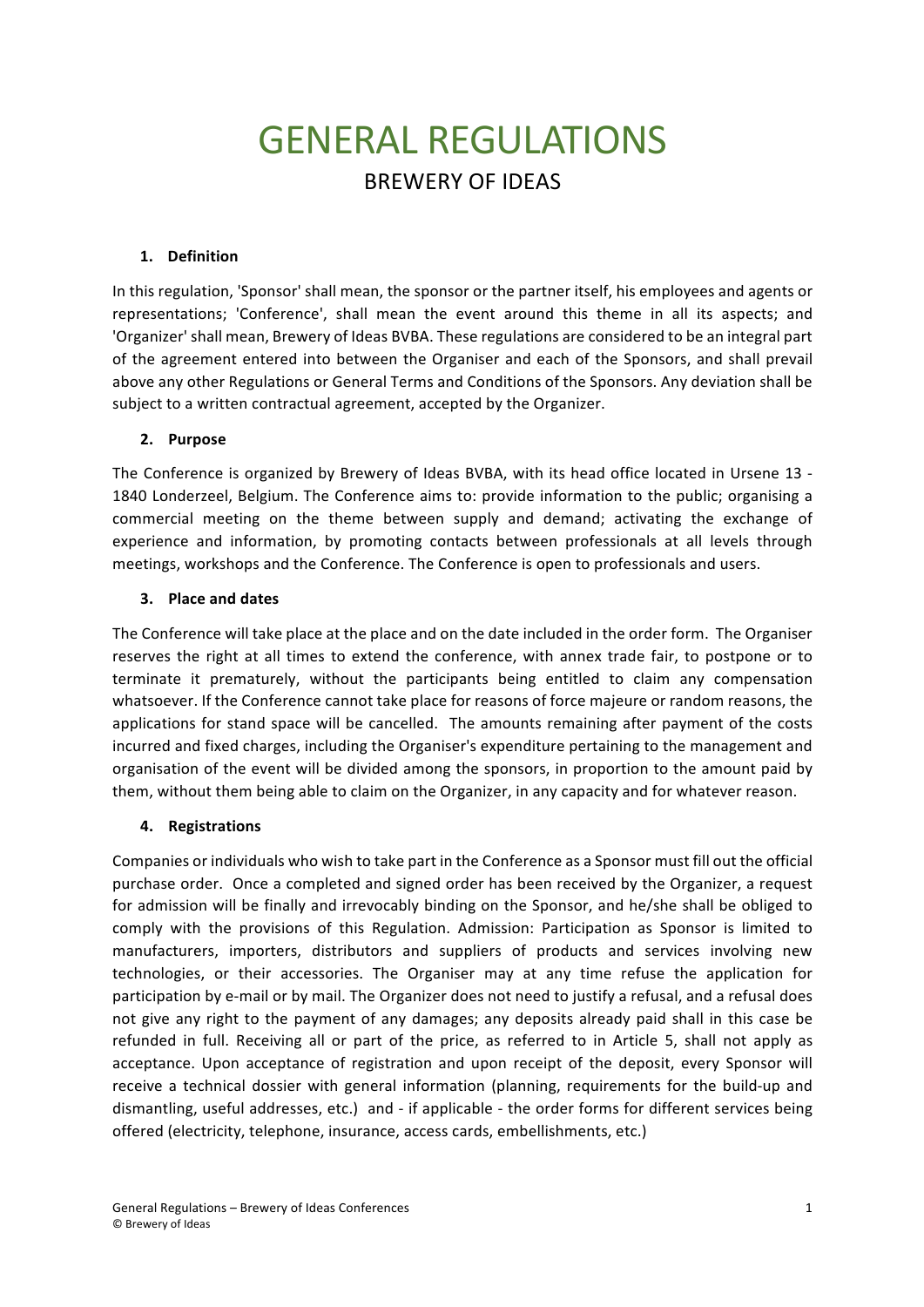#### **5. Rates**

The registration fee by Sponsor type is included in the Sponsorship & Exhibition Prospectus. All registration costs, as well as any additional services will be invoiced by Brewery of Ideas BVBA. A booth area includes: the arrangement of the booth area, 1 table and 3 chairs, lighting and general decoration of the halls, the heating, general supervision in the halls, maintenance of the stands and of the walking space before and during the event, general advertising and promotion of the Conference, including through a website, mailings and social media. Payments: The signatory should pay the registration fee, the obligatory BA insurance and deposit of 50% of the participation price after receipt of the invoice. The application for participation will be investigated after payment of the deposit. The balance of the participation fee must be paid no later than 2 days before the start of the Conference. Advertisements in the catalogue and any additional costs for stand fittings, invitation cards, etc., must be paid after receipt of the invoice. Interest on late payment and penalty clause: Any sum not paid after the notice of default, is increased by a delay interest of 1% per month, and with a fee of 15% as a lump-sum fine. Express suspensive condition: If the Sponsor failed to settle the total invoice amount 2 days before the start of the event, the organizer may consider the agreement as terminated at the Sponsor's expense, without further notice. The total amount due, and any other order, shall then be due, plus interest and the penalty above, without prejudice to any amount that would still be payable to compensate for the damage caused. The Sponsors can only gain access to his booth after payment of the full rental price.

## **6. Sponsors' general obligations**

Cancellation: The application for participation is a clear commitment. Any cancellation must be reported to the Organiser by the Sponsor by registered mail, with acknowledgement of receipt. Waiving participation: The Sponsor, who cancels his participation no later than three months before the opening date of the Conference, shall only owe 50% of the full cost of participation, and where appropriate, he will be refunded with the balance of the sums already paid. However, if the 50% deposit was only paid partially, the deposit has to be paid in full. If the exhibitor cancels less than three months before the opening of the conference, the total amount for the rent of the booth area, plus the corresponding interest and fines, as discussed in Article 5, shall be due and payable to the Organizer. Infringements and penalty clauses: Any infringement (violation of the requirements of these regulations, culpable failure of the Sponsor to comply with his obligations, assault and injuries in the exhibition area, violation of the rights and benefits of the other exhibitors, unauthorized publicity, banned pricing practices, selling free tickets, etc.) shall lead to immediate exclusion of the Sponsor, without entitlement to recover the amounts already paid by him, or being able to claim any compensation of any kind. The Organiser may in that case gain access to the vacant booth space again, without any refund or compensation being claimable from him.

The Sponsor thus excluded is obliged to pay the full rental fee for the reserved booth area plus, where applicable, the price of the additional services that have already been granted. Sublease: Sublease or transfer, in any form, even free, of all or part of the booth, is prohibited without the written consent of the Organizer.

## **7. Choice of booth location**

Booth space and speaker slots will be assigned by the Organizer and in order of receipt of requests, the time when the deposit referred to in Article 5, has been paid and, as far as possible, in accordance with the choice and preference of the Sponsor. However, the requirements of the products to be exhibited will be taken into account, and the Organizer reserves the right to redistribute allocated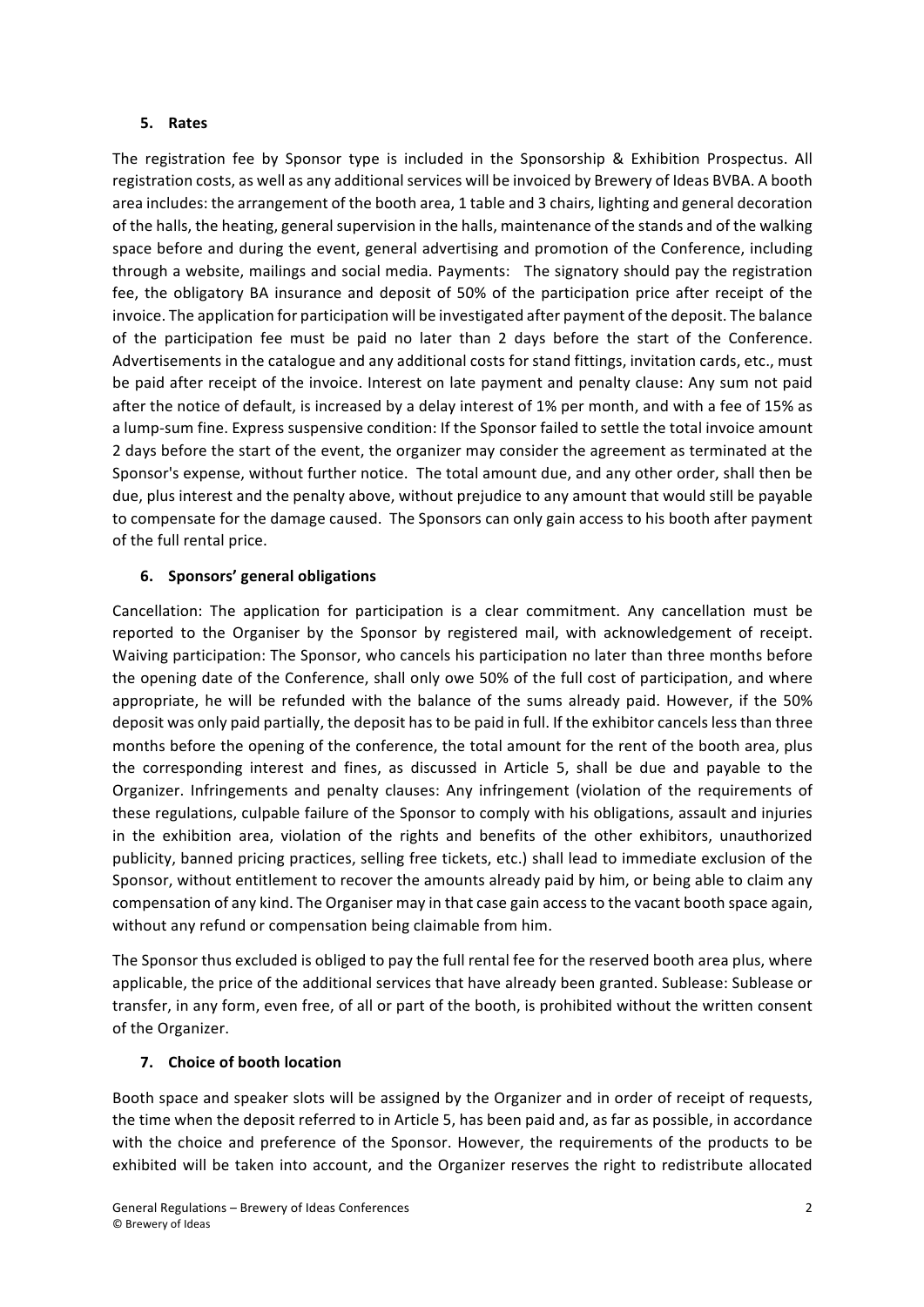space, on the understanding that the Sponsor may refuse the redistribution in writing immediately after notification by the Organiser. The Sponsor undertakes to occupy the assigned space personally, and to provide the necessary staff for the entire duration of the event. He cannot cede or sublet this space – not even for free – unless with the express permission of the Organizer. Where applicable, a Sponsor that assigns his own stand builder must present the plan and/or scale model of his stand to the Organizer for approval a month before the opening of the event. The Organizer may, however, without explanation and without owing any compensation, change the layout of the booths, should the general interest of the Conference so require.

- **8. Decorations of the booths** (see sponsorguide)
- **9. Building and dismantling** (see sponsorguide)

## 10. Liability - Compulsory insurance

The Organizer is not liable for any loss or damage of any kind that the Sponsor may suffer as a result of fire, thunder, storm, lightning strike, civil riot, attack, war, industrial action, strike or lock-out, explosion, accident or in case of force majeure, or any other cause beyond his control. The Sponsor's compulsory civil liability is 12 Euros. All risks for equipment and goods of the Sponsor should be insured by him. (See sponsorguide)

## **11. Postponement and cancellation**

Hindrance, postponement or cancellation of the event due to the circumstances referred to in Article 10, paragraph 1 may not, under any circumstances, give rise to a claim for damages against the Organizer. The amounts paid by the Sponsor to the Organizer are allocated as described in Article 3. If the Organizer deems it possible to still proceed with the Conference, either in another hall or in another building, or by postponing the event, this obligation remains in force, except concerning the dimensions and location of the stands, in which the Organizer reserves the right to make any necessary change.

## **12. Access**

The public gains access to the Conference upon invitation. The Sponsor can order the tickets and free tickets on the appropriate website. It is prohibited, under penalty of exclusion from the event, without compensation or refund, to offer free tickets for sale.

# 13. **Catalogue** (see sponsorguide)

## **14. Publicity**

The Sponsors are not allowed to hand out flyers or leaflets outside their stand space, affixing signboards which extend beyond their own stand, do demonstrations or presentations that would hinder their neighbours. The use of microphones and amplifiers and the broadcasting of music in a way that hinders the co-sponsors are prohibited. Using video recording equipment is only allowed, provided written permission was given, which request was submitted to the Organiser 15 days prior to the opening of the Conference. It is also prohibited to advertise other products within the stand space than those which gave rise to the Exhibitor to take part in the fair.